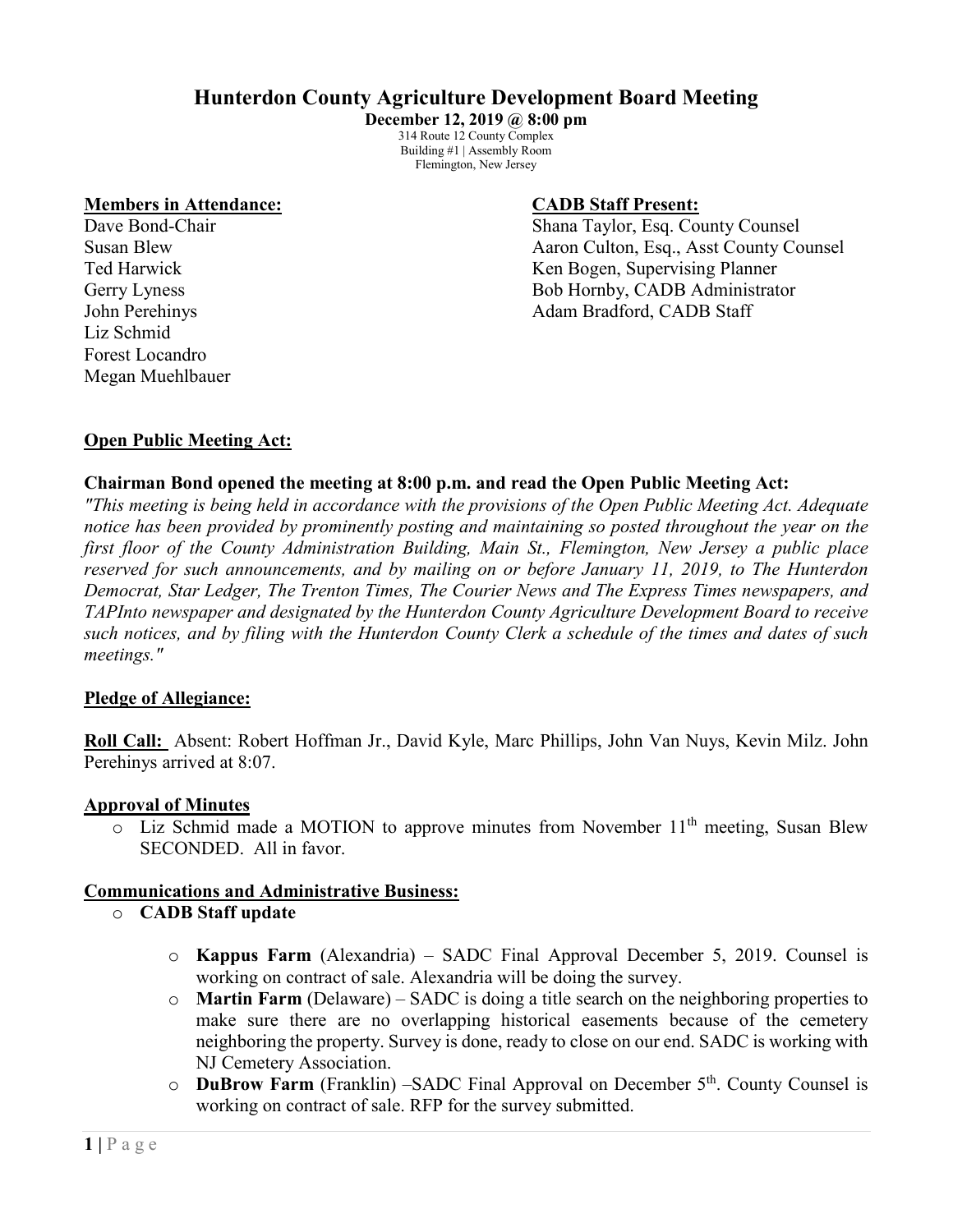- o **Onuschak Farm** (Franklin) Received the appraisals, at SADC for final approval, possibly on the January SADC Agenda.
- o **Jannsen/Peacefield** Still in SADC review for closing, Working with Attorney General's office to review deed transfers and contracts to clarify ownership and eligibility for 2004 appraisal values.
- o **Grochowicz Farm** (Hampton, Glen Gardner, Bethlehem) Final survey. The County approved the final survey. There are 2 funding mechanisms, Highlands Counsel and SADC PIG program, they are working out the Deed of Easement details.
- o **Monitoring**: Working with Hunterdon Soil Conservation District on updating and modernizing the monitoring process. By statute we are required to monitor all preserved farms once a year, currently 312 easements. Purchased a tablet for Kevin Milz to use in the field, should help with the process. Will see in the next few months how it is working. Next year monitoring will be an agenda item so the board gets a better sense of how may farms are being seen every month and what issues, if any, there are.

## **Approval of 2020 Meeting Dates:**

o Forest Locandro made a MOTION to approve the 2020 meeting dates listed below. Liz Schmid SECONDED. All in favor by Voice Vote. The CADB Reorganization meeting will be January 9, 2020.

All meetings 2<sup>nd</sup> Thursday at 8PM, Building 1 of the Rt. 12 County Complex

| January 9   | May $14$     | September 10                                                                         |
|-------------|--------------|--------------------------------------------------------------------------------------|
| February 13 | June 11      | October 8                                                                            |
| March 12    | July 9       | November 12                                                                          |
| April 9     | August $13*$ | December 10                                                                          |
|             |              | *August date is reservation only, CADB does not traditionally hold an August meeting |

o **Nominating Committee** for the 2020 Chair and Vice Chair: John Perehinys, Marc Phillips, Forest Locandro

## **Correspondence:**

 $\circ$  PIG annual application sent to SADC, no major changes, updated the target list, removed farms that have already been preserved by either CADB or other groups.

# **SADC Comments:**

o Bob stated he went to their monthly meeting, he goes to all of them, still going thru Special Occasion Events and Soil Protection Standards, comments requested by end of December on Special Occasion events. Soil Protection Standards discussion will carry into the new year.

# **Chair Comments:**

• None at this time

## **Old Business:**

• **Special Occasion Events**, Bob drafted a CADB comments letter on Special Occasion Events. Bob asked the board if they were in favor of the general concept of making SOE possible on preserved farms. Under the current Deed of Easement, it is prohibited. Extensive discussion ensued. Board in support of the drafted letter in support with comments on the details. Chair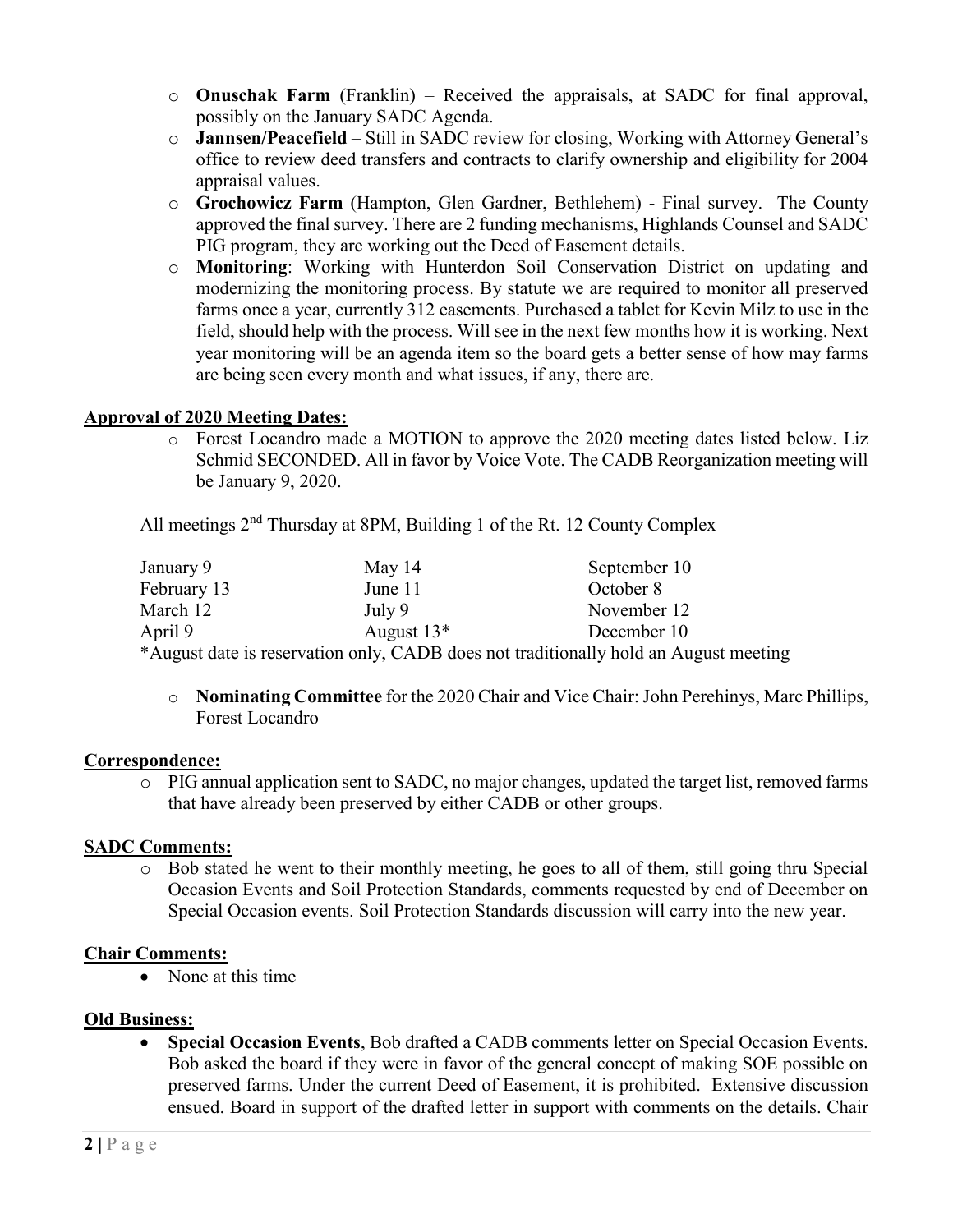Bond proposed to send the letter to SADC.

• **HC Comprehensive Farmland Preservation Plan Update** –Budget request has been submitted to the county with intention of applying for an SADC cost share grant.

## **New Business:**

## **Right to Farm Matters**:

o **Melick's Oldwick Farm LLC (Tewksbury B44 L26)** – County Counsel Shana Taylor and Aaron Culton recused themselves as they were both appointed by a Melick family member. Attorney Rich Mongelli is serving as temporary counsel for this matter, he swore in John Melick. Mr. Melick presented an overview of the farm. Based out of Tewksbury Twp. He's the 10<sup>th</sup> generation farmer on the property. 59 acres, owned by sister, brother and himself. Grow fruit, vegetables, they do pick your own, retail and wholesale. Also have a cider mill and farm winery for making hard cider and other wines. The property is licensed as a winery because of the hard cider. Proposing to put up a new barn. Mr. Mongelli confirmed the acreage, 59 acres, and agriculture is a permitted use. John Melick is the operator of the farm along with his brother and sister. Gross income of the farm year to date in 2019 is several hundred thousand dollars. All supporting documents provided. Property is farmland assessed. Board member asked if all the officers of the LLC are members of the family. Yes, his brother, sister and himself. Chairman Bond asked for a Motion, John Perehinys made a MOTION, Susan Blew SECONDED to approve the application to be a Certified Commercial Farm. Chairman Bond ask for a Roll Call vote.

| <b>ROLL CALL</b>                          | <b>MOVED</b>     | <b>SECONDED</b>  | <b>AYES</b>      | NATS | <b>ABSTAIN</b> | <b>ABSENT</b>    |
|-------------------------------------------|------------------|------------------|------------------|------|----------------|------------------|
| David Bond, Chair                         |                  |                  | $\boldsymbol{X}$ |      |                |                  |
| Robert Hoffman. Jr.,<br><b>Vice Chair</b> |                  |                  |                  |      |                | $\boldsymbol{X}$ |
| <b>Susan Blew</b>                         |                  | $\boldsymbol{X}$ | $\boldsymbol{X}$ |      |                |                  |
| <b>Marc Phillips</b>                      |                  |                  |                  |      |                | $\boldsymbol{X}$ |
| <b>John Perehinys</b>                     | $\boldsymbol{X}$ |                  | $\boldsymbol{X}$ |      |                |                  |
| <b>Gerry Lyness</b>                       |                  |                  | $\boldsymbol{X}$ |      |                |                  |
| <b>John Van Nuys</b>                      |                  |                  |                  |      |                | $\boldsymbol{X}$ |
| Dave Kyle                                 |                  |                  |                  |      |                | $\boldsymbol{X}$ |
| <b>Liz Schmid</b>                         |                  |                  | $\boldsymbol{X}$ |      |                |                  |
| <b>Ted Harwick</b>                        |                  |                  | $\boldsymbol{X}$ |      |                |                  |
| Roger "Forest" Locandro                   |                  |                  | $\boldsymbol{X}$ |      |                |                  |

# **7 IN FAVOR, 4 ABSENT, MOTION CARRIED**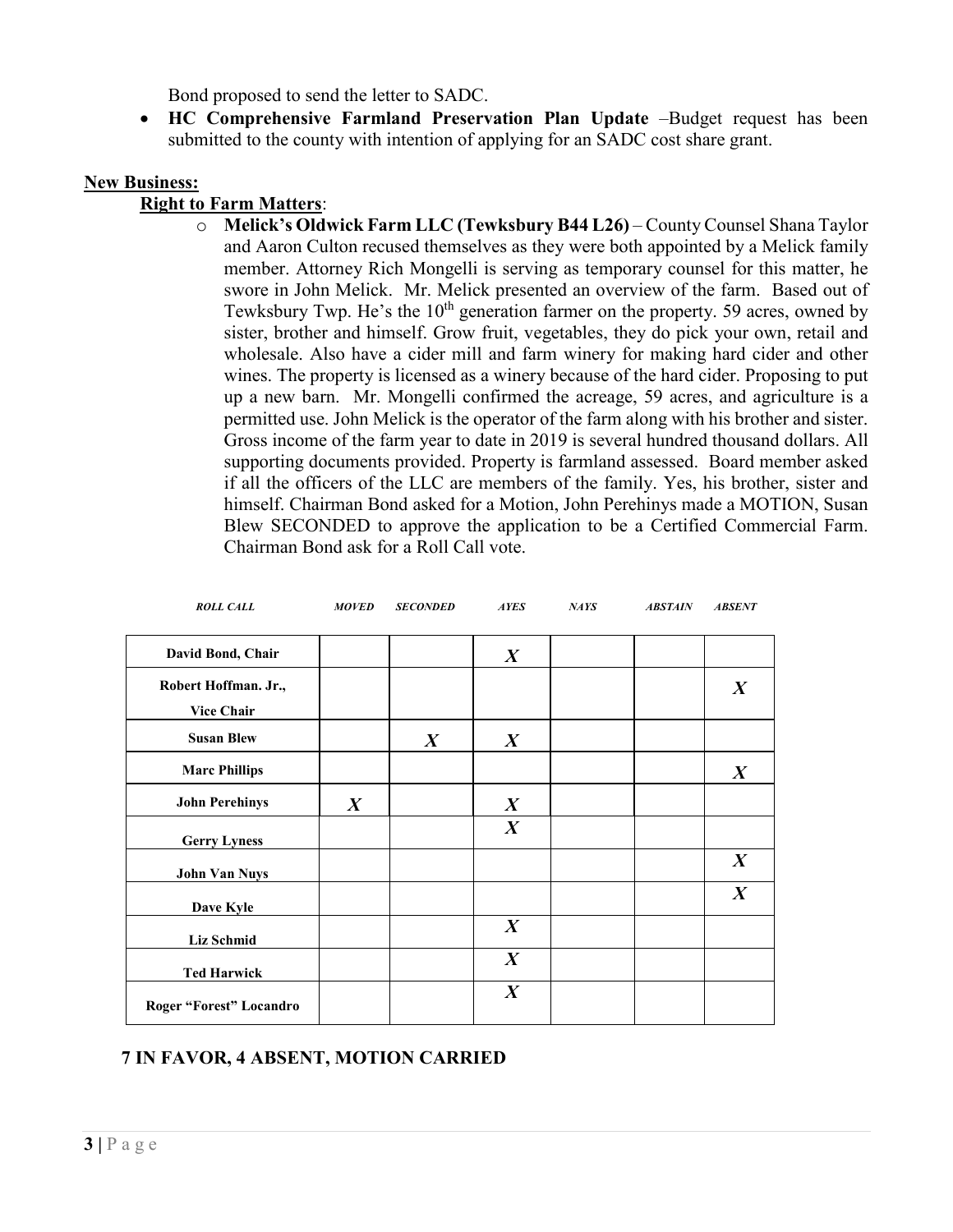- **SSAMP Hearing** 
	- o **Beneduce Vineyards (Alexandria B21 L41.31)**. Beneduce Vineyards asked for adjournment until next CADB meeting on January 9, 2020. Counsel called for a vote to open public hearing on Beneduce Vineyards – Forest Locandro made a MOTION to Open the Hearing, Ted Harwick SECONDED. All in favor.
	- o Counsel called for a vote to adjourn the Hearing, Liz Schmid made a MOTION to Adjourn and Carry the hearing until January  $9<sup>th</sup>$  CADB meeting. Susan Blew SECONDED. All in favor.

# **Public Comments:**

o NONE

# **Adjournment:**

o MOTION for adjournment made by John Perehinys, Liz Schmid SECONDED. All in favor, Meeting Adjourned at 8:32 PM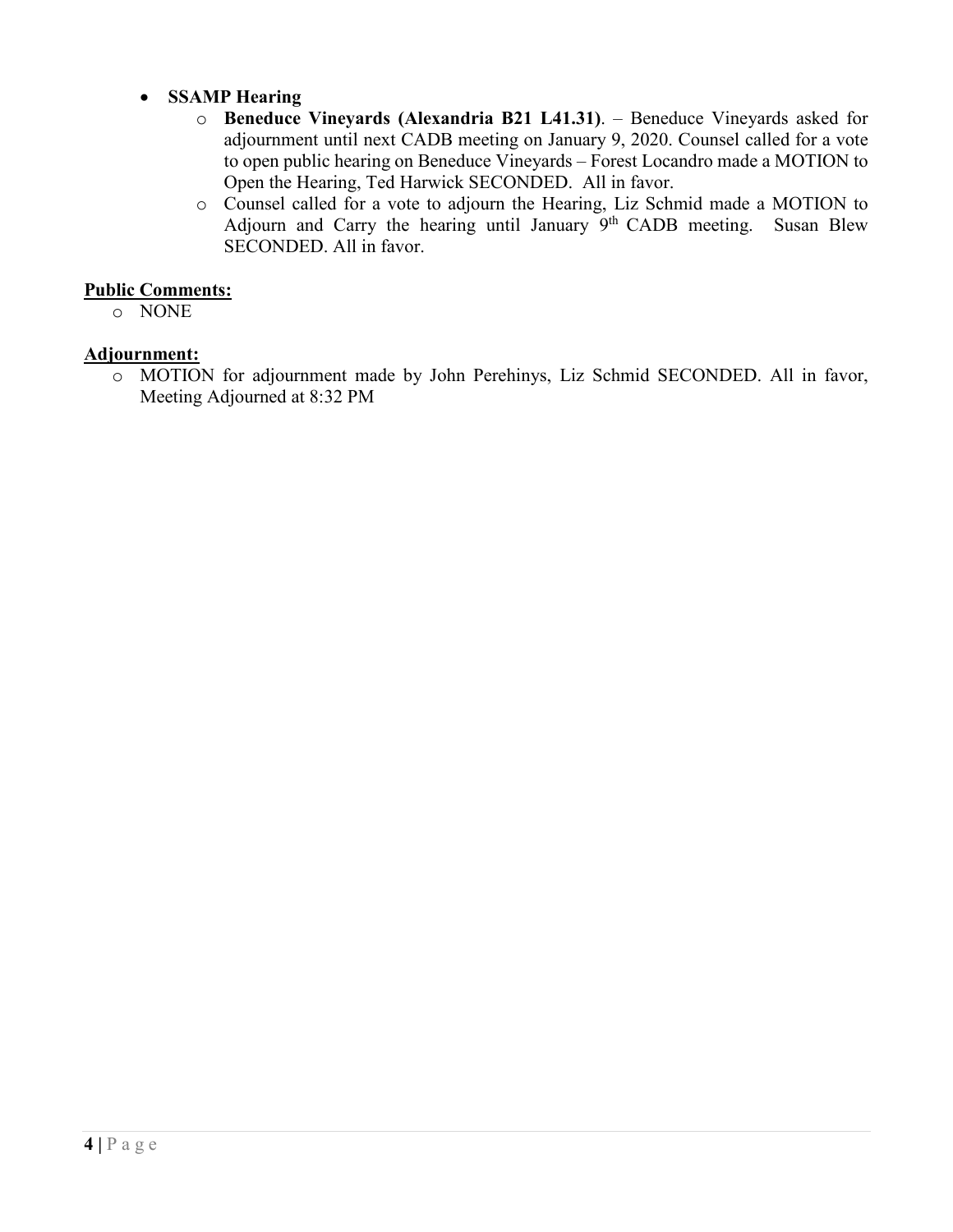**Hunterdon County Agriculture Development Board** 

Hunterdon County Administration Building #1 Route 12 County Complex PO Box 2900 Flemington, New Jersey 08822-2900

December 17, 2019

**RE: Special Occasion Events** 

**Director Payne and SADC Staff-**

Thank you for your presentation on October 10, 2019 on Draft Recommendations for Special Occasion Events on Preserved Farms to the Hunterdon County Agricultural Development Board (CADB). The Hunterdon CADB approves of the basic concept of expanding opportunities to expand the viability of agriculture in Hunterdon County. On behalf of the Hunterdon CADB I would like to offer some comment and response.

The CADB believes that all preserved farms should be treated equally. When the CADB preserves a farm, the crops produced are not given special consideration during the preservation process. The special favor of additional events should not be granted to farms purely due to their involvement in the winery or alcohol business. Farms should be considered for eligibility based on a universal checklist and that process should be blind to the products produced on the specific farm. A standard application process and Preservation Easement has been utilized across the County independent of crops and this tradition should continue.

The Board is wary that the Event Approval/Registration process could add significant work for the CADB staff and fill the CADB agenda to the detriment of other matters. A checklist of eligibility that can be reviewed administratively for individual applicants in a timely and efficient manner and reported to the Board should be a goal of the program. Given the CADB monthly meeting schedule, there is not enough time to publicly review every application due to the number of preserved farms in Hunterdon County and the projected success of this program. It is the CADB's understanding that municipal approval will be required for the majority of Special Occasion Event applicants and the Board feels that is the proper time for public hearings. CADB input should consist of an eligibility review under the program guidelines.

The definition of an "Event" is the crux of the legislation. The CADB hopes to see a clear classification be defined statewide that is not open to endless interpretation and unequal enforcement.

The CADB is concerned about limiting the legal and creative usage of a farm building provided it does not negatively affect the underlying agricultural operation. The Uniform

Telephone: (908) 788-1490 / Telecopier: (908) 806-4149 http://www.co.hunterdon.nj.us/cadb.html